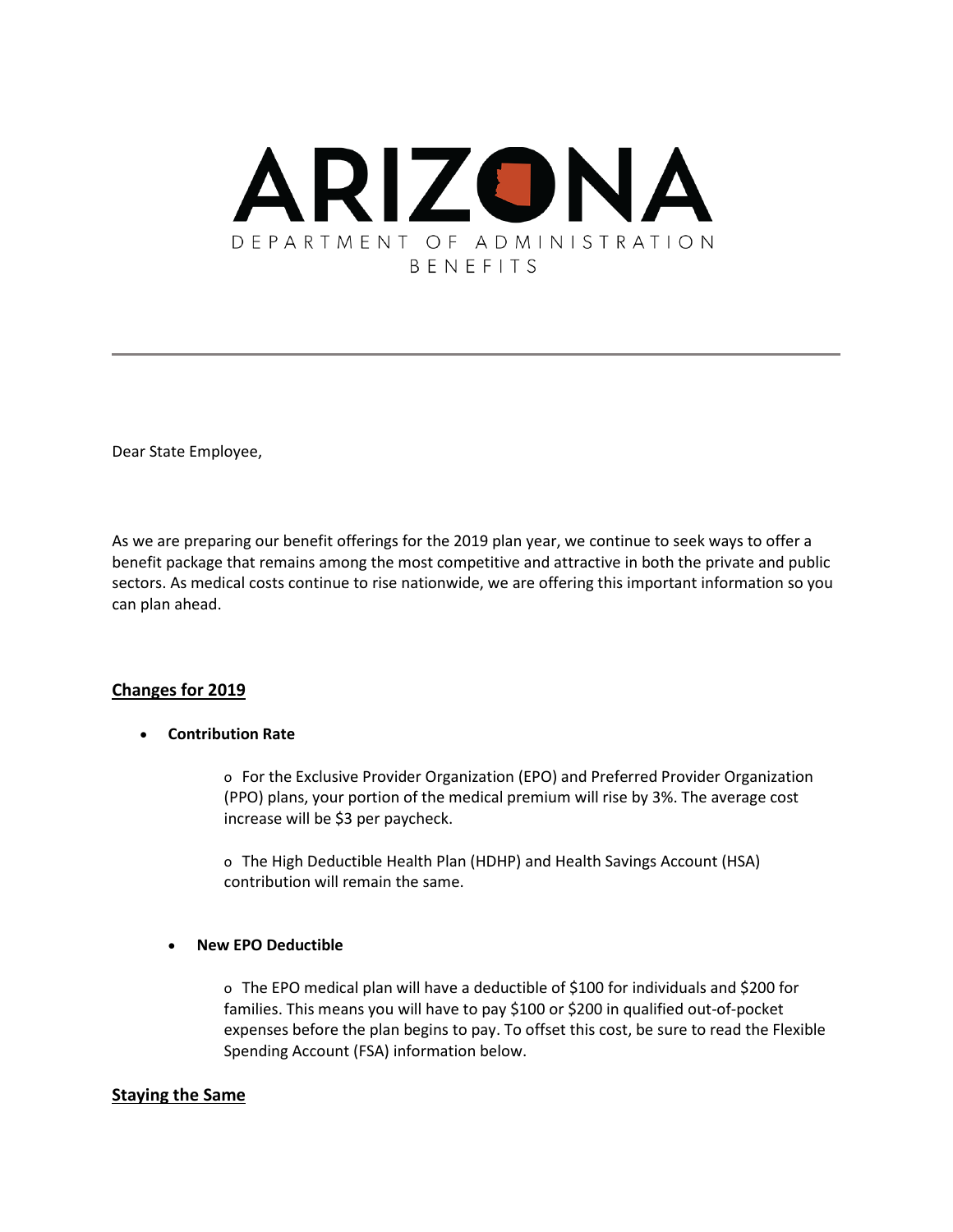• All other health plan coverage and carriers will remain the same for 2019.

#### **Why are the changes necessary?**

• The state is self-insured, which means that employees, retirees and the State pay into the plan to cover the claims. As medical costs increase year over year, we must ask our employees and retirees to share more of the costs to meet our plan expenses.

## **How much does the State pay for my benefits?**

• The state will continue to pay approximately 88% of the cost of your benefits.

#### **How to Save Money on Your Benefits**

Here's three simple ways you can offset the costs of your benefits:

- 1. **Flexible Spending Accounts (FSA) debit card**: Save by paying with pre-tax dollars. During open enrollment, you decide how much you want to set aside for medical expenses on a pre-tax basis per pay period. In December, request a debit card from ASI, our FSA vendor. In January, your debit card is pre-loaded with the entire annual amount you want to set aside. You swipe the card at the doctor's office or pharmacy to pay for qualified medical expenses. Most people save at least 25% on each dollar that is set aside in the program[. Learn more](https://u3934583.ct.sendgrid.net/wf/click?upn=6rJuEc2eMdtvTzm5b65Xf0cKdfDa9u7VrjvzQ76CFh8-3D_EHLy76AdtZHoe-2BKCBamyq024xCFOjEnlbjdmE2QLZlzndSsI1GTUFjHyUi97H4F1CPkgkNi-2BMjteKvkfT8jFHfTu3TLz-2F-2BgLoF5MtD3oMBilT6SSf7H2zyTtjc-2B1hAbUP9uQe9r2c3K-2Fkc1gXu-2FDFHs-2Baf-2Fas5IJC-2BzCqglDDJsfvAEr7psvr5MDz9rKzYpRpVsqB1F-2BtSVlL2bUDZtSCdkpexMUQVUzGuRD3l-2BbWXsKFcWO678JVrK1-2FPIEeQANouKPc2C-2FSZTpSErw9ni7XJs-2FsbLMT41x3xjDKNBp2Civ4o7xqzeMp83b-2FQBsKKGH0fK4Mk6MSSLAmOAkkFXoxEcYtKQuajalG-2B9doSeFozKoZNi9WBmPDJGvApT0Tu-2B1pdXiMQChJZnag4U95VPHSaEH6pakNH6tO949Gqse4IFxUoCLtAdambQ5mV3NzNWWZRVi2-2BO2vHxe8-2FC9-2BlLeCQ-3D-3D) and plan to sign up during Open Enrollment for 2019.
- 2. **Doctor on Demand Telemedicine:** Save up to \$180 over an ER visit.

See a doctor in 10 minutes -- day or night -- right from your smartphone with Doctor on Demand. Your copay is the same as office visit of \$20 (EPO/PPO) or \$45 (HDHP). That's a significant savings compared to \$75 for Urgent Care or \$200 for an ER visit. [Learn more and sign](https://u3934583.ct.sendgrid.net/wf/click?upn=6rJuEc2eMdtvTzm5b65Xf5E5RBJd4XHZluafZfP8pAw5qrsgpUlUgB0xplU2Whba_EHLy76AdtZHoe-2BKCBamyq024xCFOjEnlbjdmE2QLZlzndSsI1GTUFjHyUi97H4F1CPkgkNi-2BMjteKvkfT8jFHfTu3TLz-2F-2BgLoF5MtD3oMBilT6SSf7H2zyTtjc-2B1hAbUP9uQe9r2c3K-2Fkc1gXu-2FDFHs-2Baf-2Fas5IJC-2BzCqglDDJsfvAEr7psvr5MDz9rKzYpRpVsqB1F-2BtSVlL2bUDZtSCdkpexMUQVUzGuRD3l-2BbWXsKFcWO678JVrK1-2FPIEeQANW1YUllRFO73m1gijgu6e5e2MtXYMOaNfa-2F0BWWqMkHJF5Nd6xj3-2BdcA6STo1Fz0DoX6rEugZQG5fb5san85YDMdD1YKUH5iX-2FuXy-2FT6-2Fpz1cps76Zijg8FaGc6YdEGPA2IkqWu8bmDvoCPHlpuwSs8fYWTiJFBzrCU5ST1oKMkfnEwCiuMDNWEfGsdbtiowQ8E0i9V-2FNXmMFge1cptFXrw-3D-3D)  [up today.](https://u3934583.ct.sendgrid.net/wf/click?upn=6rJuEc2eMdtvTzm5b65Xf5E5RBJd4XHZluafZfP8pAw5qrsgpUlUgB0xplU2Whba_EHLy76AdtZHoe-2BKCBamyq024xCFOjEnlbjdmE2QLZlzndSsI1GTUFjHyUi97H4F1CPkgkNi-2BMjteKvkfT8jFHfTu3TLz-2F-2BgLoF5MtD3oMBilT6SSf7H2zyTtjc-2B1hAbUP9uQe9r2c3K-2Fkc1gXu-2FDFHs-2Baf-2Fas5IJC-2BzCqglDDJsfvAEr7psvr5MDz9rKzYpRpVsqB1F-2BtSVlL2bUDZtSCdkpexMUQVUzGuRD3l-2BbWXsKFcWO678JVrK1-2FPIEeQANW1YUllRFO73m1gijgu6e5e2MtXYMOaNfa-2F0BWWqMkHJF5Nd6xj3-2BdcA6STo1Fz0DoX6rEugZQG5fb5san85YDMdD1YKUH5iX-2FuXy-2FT6-2Fpz1cps76Zijg8FaGc6YdEGPA2IkqWu8bmDvoCPHlpuwSs8fYWTiJFBzrCU5ST1oKMkfnEwCiuMDNWEfGsdbtiowQ8E0i9V-2FNXmMFge1cptFXrw-3D-3D)

3. **HIP - Health Impact Program:** Earn up to a \$200 incentive. HIP is a comprehensive wellbeing program to help you achieve your physical, financial, personal and professional wellbeing goals all while having fun and meeting milestones along the way. Reach 500 points in 2018 and be paid the incentive in the first quarter of 2019! [Learn more and](https://u3934583.ct.sendgrid.net/wf/click?upn=vLJToBqJAuwHc7nj9YkseMq53s9-2BXbZ-2FSErIAD0HGlJLXd-2Fm-2FGrbBk9Xd9rL2o3P_EHLy76AdtZHoe-2BKCBamyq024xCFOjEnlbjdmE2QLZlzndSsI1GTUFjHyUi97H4F1CPkgkNi-2BMjteKvkfT8jFHfTu3TLz-2F-2BgLoF5MtD3oMBilT6SSf7H2zyTtjc-2B1hAbUP9uQe9r2c3K-2Fkc1gXu-2FDFHs-2Baf-2Fas5IJC-2BzCqglDDJsfvAEr7psvr5MDz9rKzYpRpVsqB1F-2BtSVlL2bUDZtSCdkpexMUQVUzGuRD3l-2BbWXsKFcWO678JVrK1-2FPIEeQAN2PRsNRvAaViygIaHNAV3DRYgGWodgC89MZ9TlL7NHlwDVKTgNH-2BoOTU036I5PvTUtcwDDUwEKvoCx9zi7TFzYY3nml4e07a9RX-2FEHmUuEPYVdgF2iGRVcQZvp1sbfjFETZx51nATxsB66Ryhnnmb9t2QJLzjEJk2ZPlX-2Fjpv4NvpfazBBUQUyePfzl1fQtpMSGAgS9InlnmCBKh-2BZQr0yA-3D-3D)  [sign up today.](https://u3934583.ct.sendgrid.net/wf/click?upn=vLJToBqJAuwHc7nj9YkseMq53s9-2BXbZ-2FSErIAD0HGlJLXd-2Fm-2FGrbBk9Xd9rL2o3P_EHLy76AdtZHoe-2BKCBamyq024xCFOjEnlbjdmE2QLZlzndSsI1GTUFjHyUi97H4F1CPkgkNi-2BMjteKvkfT8jFHfTu3TLz-2F-2BgLoF5MtD3oMBilT6SSf7H2zyTtjc-2B1hAbUP9uQe9r2c3K-2Fkc1gXu-2FDFHs-2Baf-2Fas5IJC-2BzCqglDDJsfvAEr7psvr5MDz9rKzYpRpVsqB1F-2BtSVlL2bUDZtSCdkpexMUQVUzGuRD3l-2BbWXsKFcWO678JVrK1-2FPIEeQAN2PRsNRvAaViygIaHNAV3DRYgGWodgC89MZ9TlL7NHlwDVKTgNH-2BoOTU036I5PvTUtcwDDUwEKvoCx9zi7TFzYY3nml4e07a9RX-2FEHmUuEPYVdgF2iGRVcQZvp1sbfjFETZx51nATxsB66Ryhnnmb9t2QJLzjEJk2ZPlX-2Fjpv4NvpfazBBUQUyePfzl1fQtpMSGAgS9InlnmCBKh-2BZQr0yA-3D-3D)